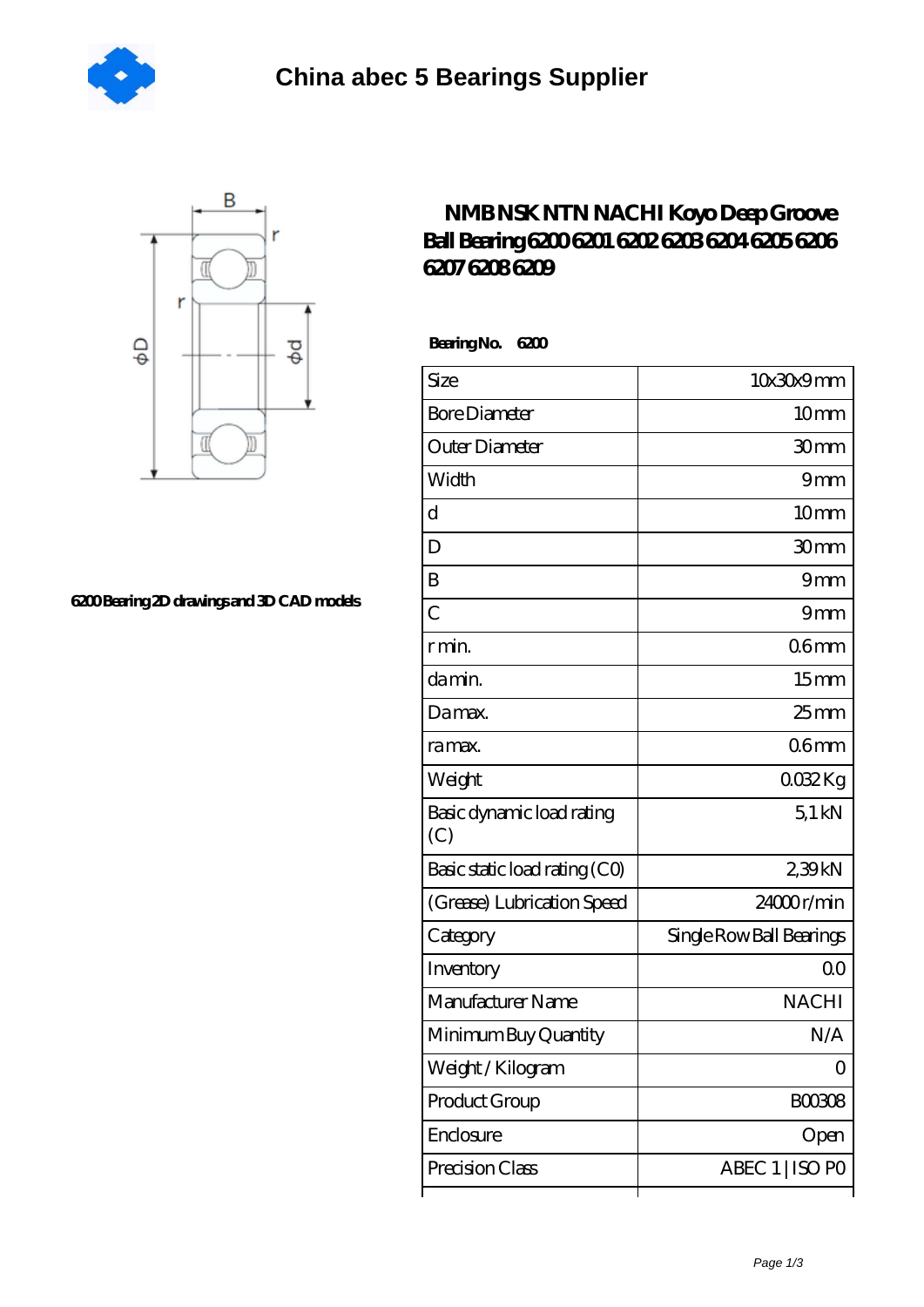

## **[China abec 5 Bearings Supplier](https://jan-de-wilde.com)**

| Maximum Capacity / Filling<br>Slot | No                                                                                                                                                                                                                        |
|------------------------------------|---------------------------------------------------------------------------------------------------------------------------------------------------------------------------------------------------------------------------|
| Rolling Element                    | <b>Ball Bearing</b>                                                                                                                                                                                                       |
| Snap Ring                          | No                                                                                                                                                                                                                        |
| <b>Internal Special Features</b>   | No                                                                                                                                                                                                                        |
| Cage Material                      | Steel                                                                                                                                                                                                                     |
| Internal Clearance                 | CO-Medium                                                                                                                                                                                                                 |
| Inch - Metric                      | Metric                                                                                                                                                                                                                    |
| Long Description                   | 10MM Bore; 30MM<br>Outside Diameter; 9MM<br>Outer Race Width; Open;<br>Ball Bearing, ABEC 1   ISO<br>PQ No Filling Slot; No Snap<br>Ring, No Internal Special<br>Features; CO-Medium<br>Internal Clearance; Steel<br>Cage |
| <b>Other Features</b>              | Deep Groove                                                                                                                                                                                                               |
| Category                           | Single Row Ball Bearing                                                                                                                                                                                                   |
| <b>UNSPSC</b>                      | 31171504                                                                                                                                                                                                                  |
| Harmonized Tariff Code             | 8482.105068                                                                                                                                                                                                               |
| Noun                               | Bearing                                                                                                                                                                                                                   |
| Keyword String                     | Ball                                                                                                                                                                                                                      |
| Manufacturer URL                   | http://www.nachiamerica.c<br><b>om</b>                                                                                                                                                                                    |
| Weight/LBS                         | 006834                                                                                                                                                                                                                    |
| Outer Race Width                   | 0.354 Inch   9 Millimeter                                                                                                                                                                                                 |
| Inner Race Width                   | OInch   OMillimeter                                                                                                                                                                                                       |
| Bore                               | 0.394 Inch   10 Millimeter                                                                                                                                                                                                |
| Outside Diameter                   | 1.181 Inch   30 Millimeter                                                                                                                                                                                                |
| Bore Type                          | Cylindrical Bore                                                                                                                                                                                                          |
| Configuration                      | Single Row                                                                                                                                                                                                                |
| <b>Bore Size</b>                   | 10mm                                                                                                                                                                                                                      |
| Width                              | 9mm                                                                                                                                                                                                                       |
| Fillet Radius/Chamfer              | 06 <sub>mm</sub>                                                                                                                                                                                                          |
|                                    |                                                                                                                                                                                                                           |